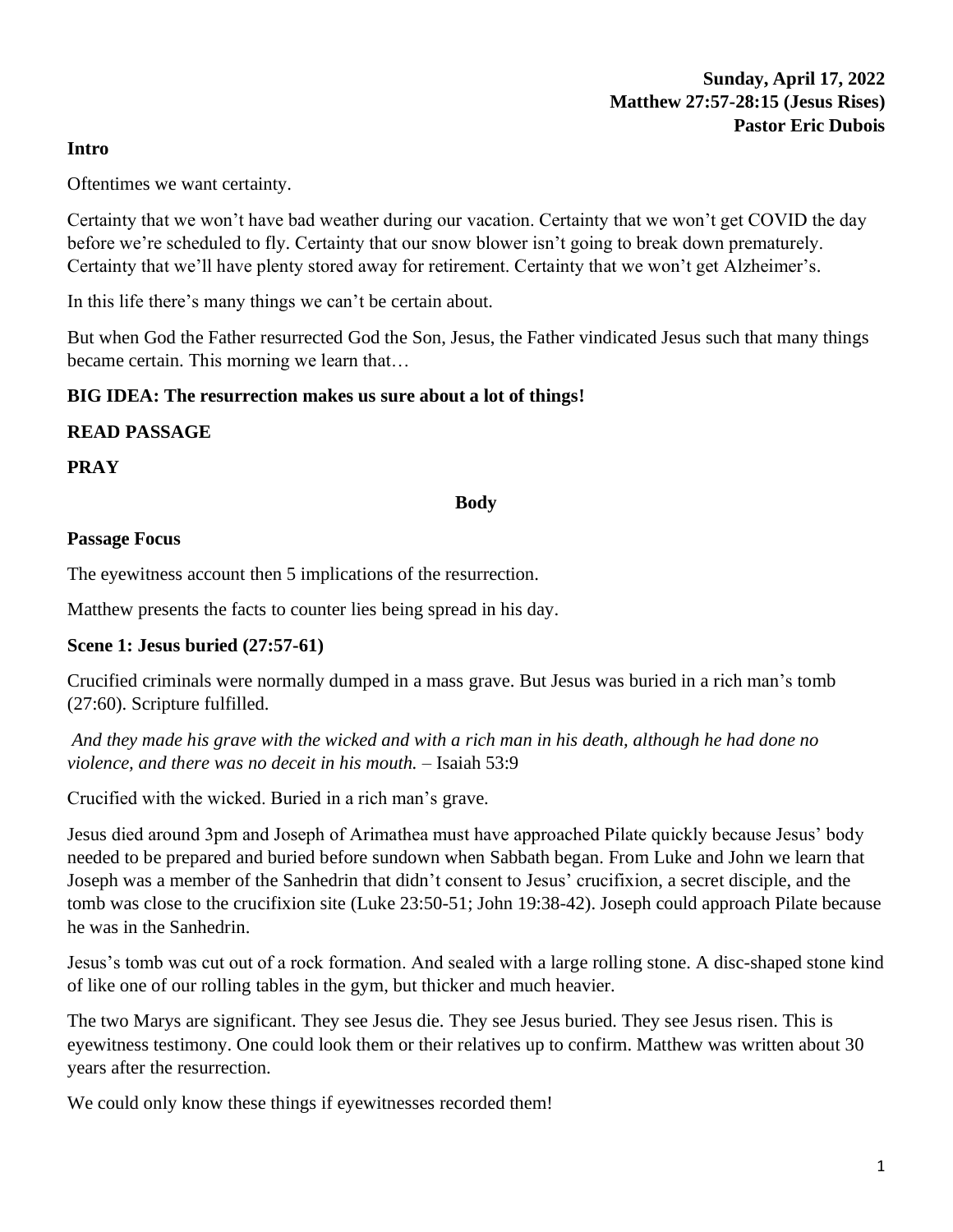The "other Mary" is Jesus' mother or the mother of James and Joses (Mark 15:40) or the wife of Clopas (John 19:25).

## **Scene 2: Guards in place (27:62-66)**

The next day is Saturday, the Sabbath. The chief priests (mostly Sadducees) and Pharisees join together. Religious opponents joining together for a common cause: stop the Jesus movement. Like Republicans and Democrats in a united front against an independent candidate.

They understood Jesus' claims about rising after three days. They didn't believe he would actually rise, but they were concerned Jesus' disciples would steal the body and proclaim a hoax resurrection.

Likely Roman soldiers because:

- 1) The world "soldier" (27:65; 28:12).
- 2) The Sanhedrin seeks Pilate's help.
- 3) The soldiers are afraid of Pilate's punishment.
- 4) The soldiers ultimately answer to Pilate (28:14).

Jesus' tomb was secured by *"sealing the stone and setting a guard"* (28:66). The seal was wax or clay placed at the cracks where the rolling stone and the tomb entrance met. Probably stamped with an official Roman symbol. Broken seal would reveal tampering. A guard was a group of soldiers.

# **Scene 3: Jesus risen (28:1-10)**

The first day of the week is Sunday. Dawn means sometime Sunday morning. The two Marys knew the exact tomb because they saw Jesus buried. Per Mark 16:1 they were going to anoint Jesus' dead body, not to find him risen.

Ironically, the Sanhedrin remembered Jesus' words about raising his dead body after three days, but Jesus' disciples didn't (John 2:19-22).

An angel appeared with an earthquake and rolled back the heavy stone. Pilate's guards saw the whole thing. Their response? Hardened soldiers became like dead men. Petrified.

The angel comforts the two Marys - *"Do not be afraid"*, reveals what's happened - *"for I know that you seek Jesus who was crucified. He is not here, for he has risen, as he said. Come, see the place where he lay"*, and gives them instructions - *"Then go quickly and tell his disciples that he has risen from the dead, and behold, he is going before you to Galilee; there you will see him. See, I have told you."*

So they depart quickly. Urgency mixed with fear and joy. That's fear as in being afraid and joy as in gladness. Extraordinary news.

While running they meet the risen Jesus. Resurrection confirmed. They worship Jesus = he's God. Jesus says don't be afraid and tell the brothers to meet me in Galilee.

Another eyewitness account.

# **Scene 4: The lie that was spread (28:11-15)**

The soldiers fear Pilate's retribution so they tell the chief priests what happened (28:11). The Sanhedrin decides to pay the soldiers off to spread a lie: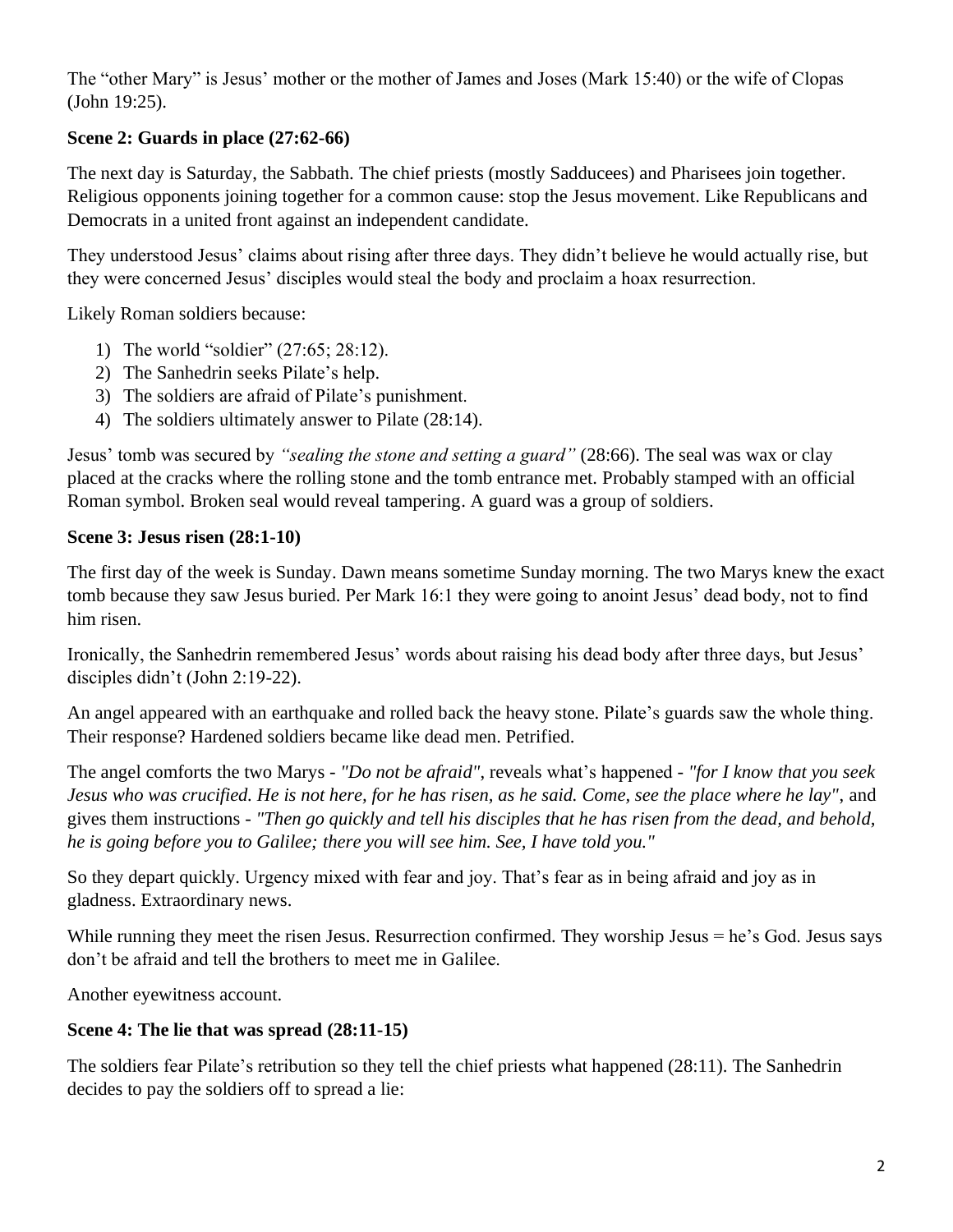*"Tell people, 'His disciples came by night and stole him away while we were asleep.' <sup>14</sup> And if this comes to the governor's ears, we will satisfy him and keep you out of trouble."* – 28:13-14

**Protection and payment.** Protection because they have failed Pilate. Falling asleep on duty could result in execution. Payment possibly because soldiers who fall asleep while guarding a tomb find themselves out of work and in hiding.

*And this story has been spread among the Jews to this day.* – 28:15

A lie spread since the time of the resurrection into 60's AD. Matthew is explaining the origin of the lie. The origin of the Sanhedrin's narrative. Some questions jump out:

- 1) If the soldiers were asleep, how did they know what happened to the body? Who took it?
- 2) How did they remain asleep?

They must have been in a pretty deep sleep!

3) If the disciples stole the body, why weren't they arrested?

The disciples were arrested were proclaiming the gospel in the days following the resurrection (Acts 4:1-3), but never for theft of Jesus' body. Why not?

### **Basic Proofs**

1) Eyewitness testimony.

Normal legal procedure is to accept eyewitness accounts unless proven false. How else could we know?

Presenting unfavorable details of early leaders like Peter suggests authenticity. Deceivers don't highlight their faults.

In the gospels the resurrection events are presented in diverse ways with each eyewitness adding their own details. A rehearsed conspiracy/lie wouldn't allow for this diversity.

Women are presented as key eyewitnesses at a time when the witness of women wasn't valued. If deception was intended, this didn't help their cause.

2) The empty tomb.

Jewish authorities didn't have Jesus' body. All they had to do was produce Jesus' body to end Christianity.

Why weren't the apostles arrested?

Why couldn't they secure the tomb?

How could Roman guards fall asleep when the punishment for failure was likely death?

The evidence suggests the disciples had no opportunity to steal and there was great motive to maintain the body, yet the Jewish leadership couldn't produce the body!

### 3) Persecution endured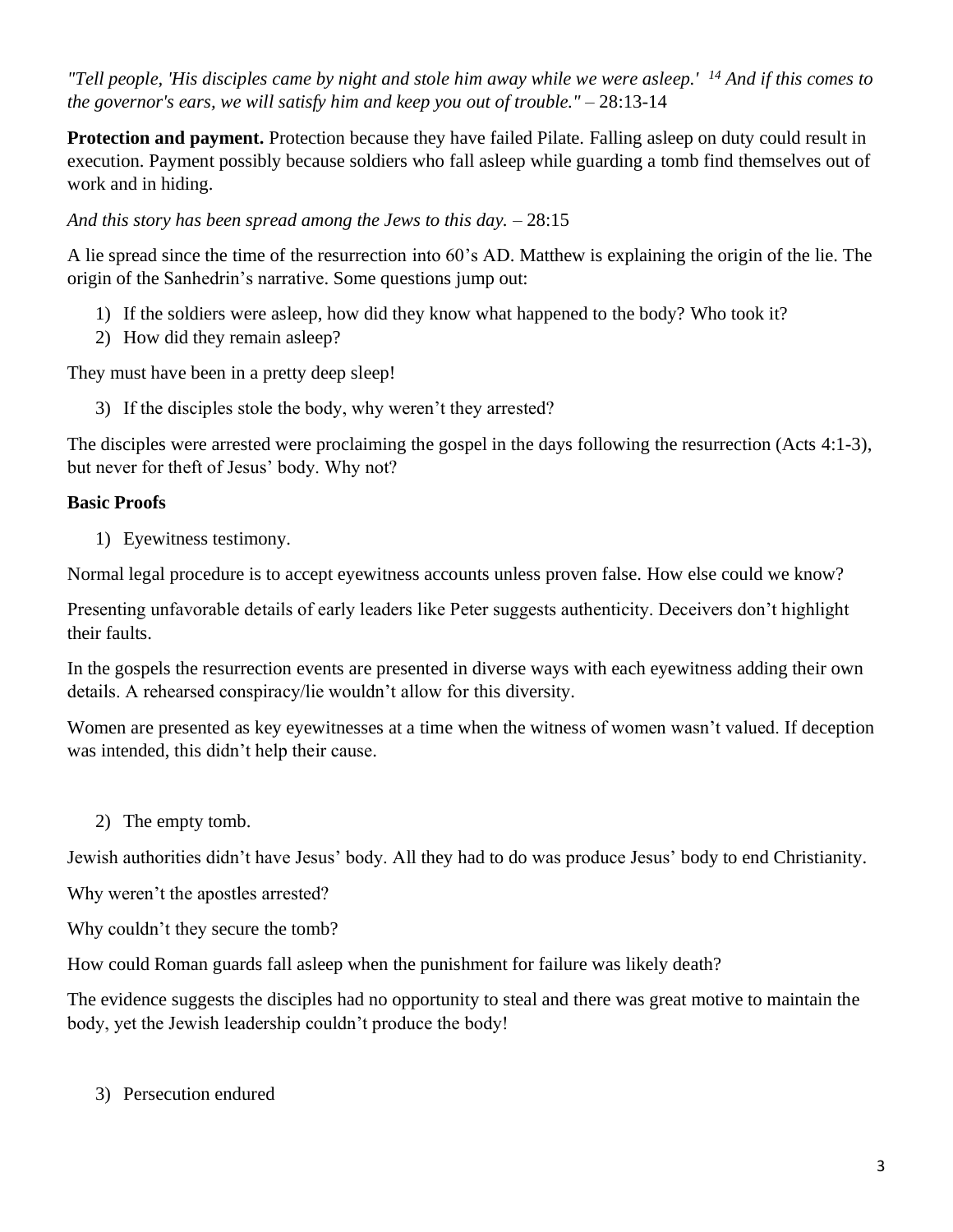Why would disciples subject themselves to persecution, and even death, for something they knew to be false? Early believers were executed for their faith. People don't die for claims they know to be hoaxes. No one gave up the "hoax" when threatened with death.

### **Point 1: Unbelief is primarily a matter of what we love, not what we know**

## **Explanation**

The Sanhedrin knew a lot about Jesus.

- 1) They knew he healed a paralytic (crippled person unable to walk Matt 9:4-7).
- 2) They knew he was casting out demons (Matt 9:34).
- 3) They knew he healed a man with a withered hand (Matt 12:9-14).
- 4) They knew he brought Lazarus back to life (John 11:45-53).
- 5) They knew he healed the blind and the lame in the temple that Monday (Matt 21:14-16).
- 6) They knew from the Roman soldiers' testimony that an angel appeared with an earthquake and rolled back the stone (Matt 28:2-4).

They had enough evidence to confirm Jesus' claims. Yet they persisted in unbelief. Manufacturing lies to cover the truth.

We learn from Matthew's gospel that they loved to be seen by others, they loved having the place of honor at feasts, they loved having the best seats in the synagogues, they loved being greeted in the marketplace, they loved being called Rabbi (Matt 23:5-7). But they didn't love the attention Jesus received. Jesus was a threat to what they loved. Pilate knew they delivered Jesus for crucifixion out of envy (Matt 27:18).

What they loved stood in the way of repentance and faith. Not a lack of facts.

# **Application**

What we love can prevent us from following Jesus. What we love can prevent us from embracing truth.

Is there anything you love that stands in the way of following Jesus? Autonomy? Peer approval? Family approval? Drunkenness? Pride that I'm a good person who doesn't need to be forgiven? Pride that my view of right and wrong is better than God's?

Our problem as fallen sinners is disordered loves. We love the wrong things!

### **Point 2: We can be sure that we have it right**

# **Explanation**

That's a pretty bold claim. Sounds pretty arrogant right? No more arrogant than a Democrat political candidate saying I have the endorsement of Obama. No more arrogant than a Republican candidate saying I have the endorsement of the NRA. What's an endorsement? A public declaration of support and approval. At the resurrection, God the Father gave his public endorsement of Jesus.

No more arrogant than an NFL player saying I am one of the best to play the game. What's the point of a Hall of Fame induction? Public affirmation of a player's career. Hall of Fame selection means a player was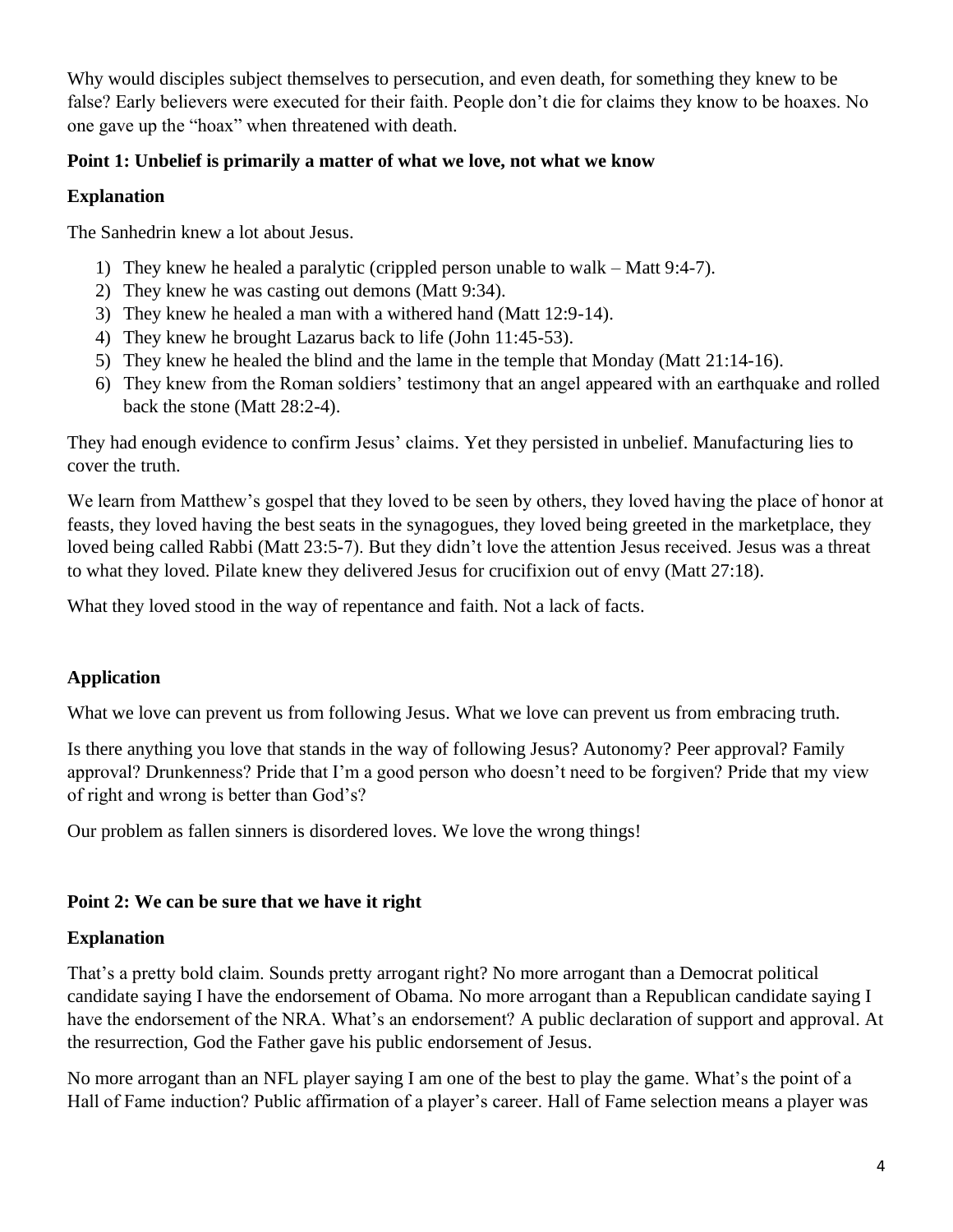one of the best and deserves to be recognized as such. At the resurrection, God the Father gave his public affirmation of Jesus. His seal of approval.

God the Father affirmed a number of things when he endorsed Jesus:

- 1) Jesus' teachings.
- 2) Jesus' understanding of the Old Testament (it's God's Word).
- 3) Jesus' apostles (Matt 16:18 = Jesus will build his church through his apostles).
- 4) Jesus' apostles as the divinely appointed writers of the New Testament (every NT book was written by an apostle, a brother of Jesus, or a traveling companion of the apostles).

We could say the Father's affirmation of Jesus was an affirmation of our Bible.

What I'm not saying. Not saying the resurrection guarantees we interpret the Bible rightly. You can have the right book and use it incorrectly.

What I am saying. The resurrection sets Christianity apart from all world religions. No other world religion has been authenticated by God. God authenticated Christianity. No other religious book has been authenticated by God. God authenticated the Bible. With the resurrection we can know we have the right Savior, the right God, and the right book.

## **Point 3: We can be sure that we are saved**

### **Explanation**

The resurrection endorses and affirms Jesus' promises. Promises like:

*for this is my blood of the covenant, which is poured out for many for the forgiveness of sins.* – Matthew 26:28

*Truly, truly, I say to you, whoever hears my word and believes him who sent me has eternal life. He does not come into judgment, but has passed from death to life.* – John 5:24

How does forgiveness come to sinners? Through the blood of Christ. On the cross Jesus died such that whoever believes in him will receive the benefits of his death = forgiveness and eternal life. Jesus died as a substitute. If we believe, the Father's wrath against our sins was poured out on Jesus and we're declared not guilty. If we persist in rebellion, we'll face the Father's wrath when Jesus returns.

Salvation is past, present, and future. At the point in time when we believed all sins we'll ever commit were forgiven and we began to experience an ongoing peace with God. Presently we're being delivered from the power of sin in that the Holy Spirit is working God's character in us. Future in that we'll have glorified bodies that can't die or sin or decay and we'll reign with God in his eternal kingdom.

### **Point 4: We can be sure there will be a final judgment**

*"The times of ignorance God overlooked, but now he commands all people everywhere to repent, <sup>31</sup> because he has fixed a day on which he will judge the world in righteousness by a man whom he has appointed; and of this he has given assurance to all by raising him from the dead."* – Acts 17:30-31